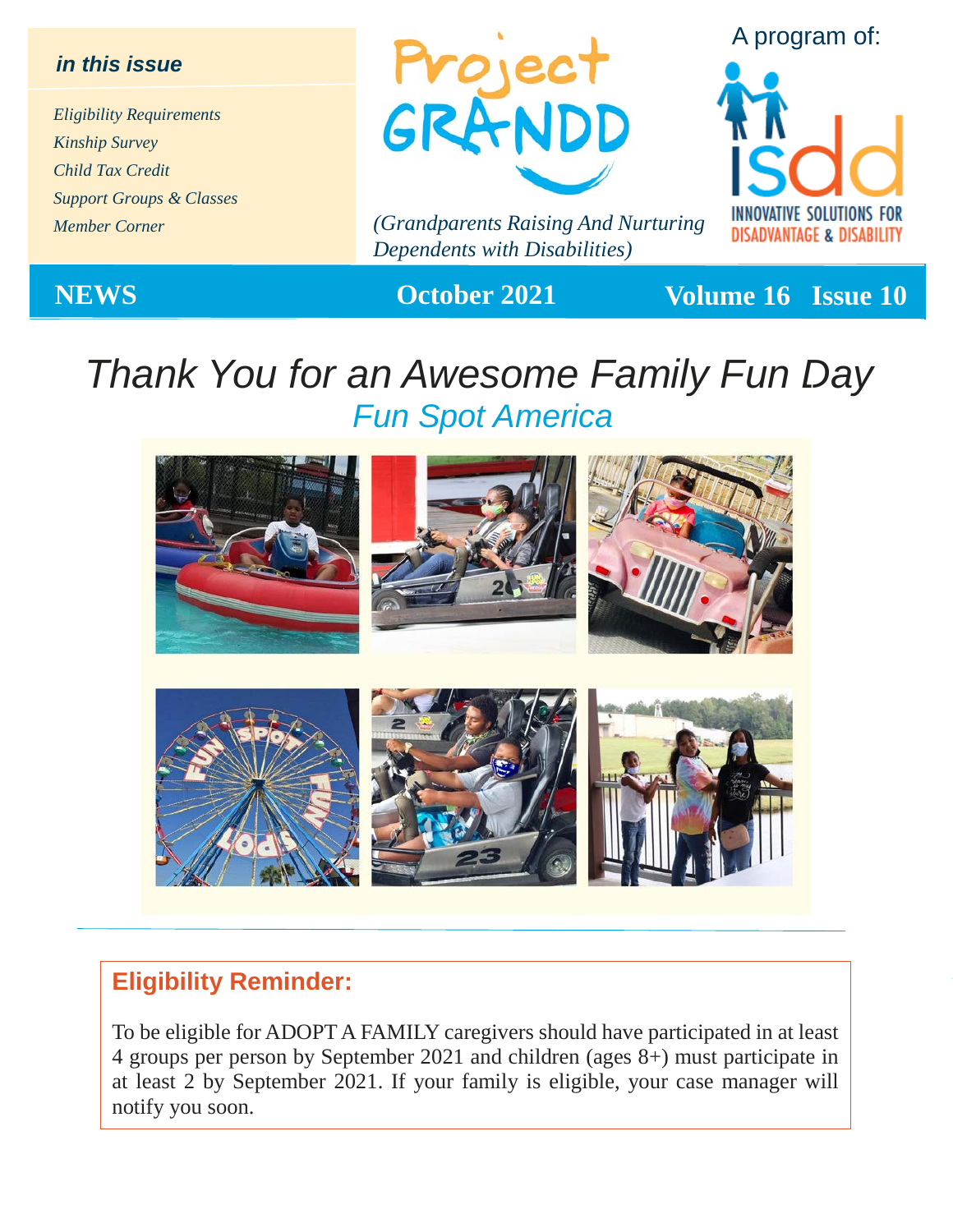### **Project GRANDD Feedback Needed**

If you are receiving case management, we need your help! The Georgia Department of Aging Services asks participants in kinship programs across the state to complete a survey twice a year so that they can understand your needs. You can complete the survey on line here: <https://bit.ly/Sept2021KinS> or ask your case manager for help.

### *Child Tax Credit Helps Families in Need*

The American Rescue Plan, signed into law by President Biden on March 11, 2021, increases the Child Tax Credit (CTC) to provide up to \$300 per month per child under age 6, and up to \$250 per month per child ages 6 to 17. This credit is fully refundable, meaning if you owed little to no federal taxes in 2020, you still get the full amount. No strings attached!

You can receive payments of up to \$300 per child every month starting in July 2021 through December 2021. This will put cash in your family's pocket every month for the things you need, even if you make little or no money.

Find out if you are eligible here: <https://www.getctc.org/en>



### *Support Groups & Classes >>> Joining Virtual Groups & Classes!*

*Due to COVID-19, all of our group programming is offered virtually via Google Meet. Use the links below to join by computer, tablet or smart phone. You can also dial in to participate by phone.* 

**USE VIDEO IF YOU CAN TO SEE EVERYONE IN THE GROUP AND ENJOY THE PRESENTATIONS!**

| <b>Adult Support</b><br>10a.m. - 12p.m.   | Tuesdays, October 5,<br>12 & 19 | Google Meet: https://bit.ly/ISDDAdult<br>Phone: 414-600-9528, PIN: 888 104 633#      |
|-------------------------------------------|---------------------------------|--------------------------------------------------------------------------------------|
| <b>Peer Leadership</b><br>10a.m. - 11a.m. | Wednesday, October 13           | Google Meet: https://bit.ly/ISDDPeerLead<br>Phone: 413-752-0462, PIN: 478 219 325#   |
| <b>Child Support</b><br>6p.m. - 7p.m.     | Wednesday, October 6            | Google Meet: https://bit.ly/ISDDChild<br>Phone: 617-675-4444, PIN: 730 691 702 0287# |
| <b>Teen Support</b><br>6p.m. - 7p.m.      | Wednesday, October 13           | Google Meet: https://bit.ly/ISDDTeen<br>Phone: 929-226-1946, PIN: 508 364 396#       |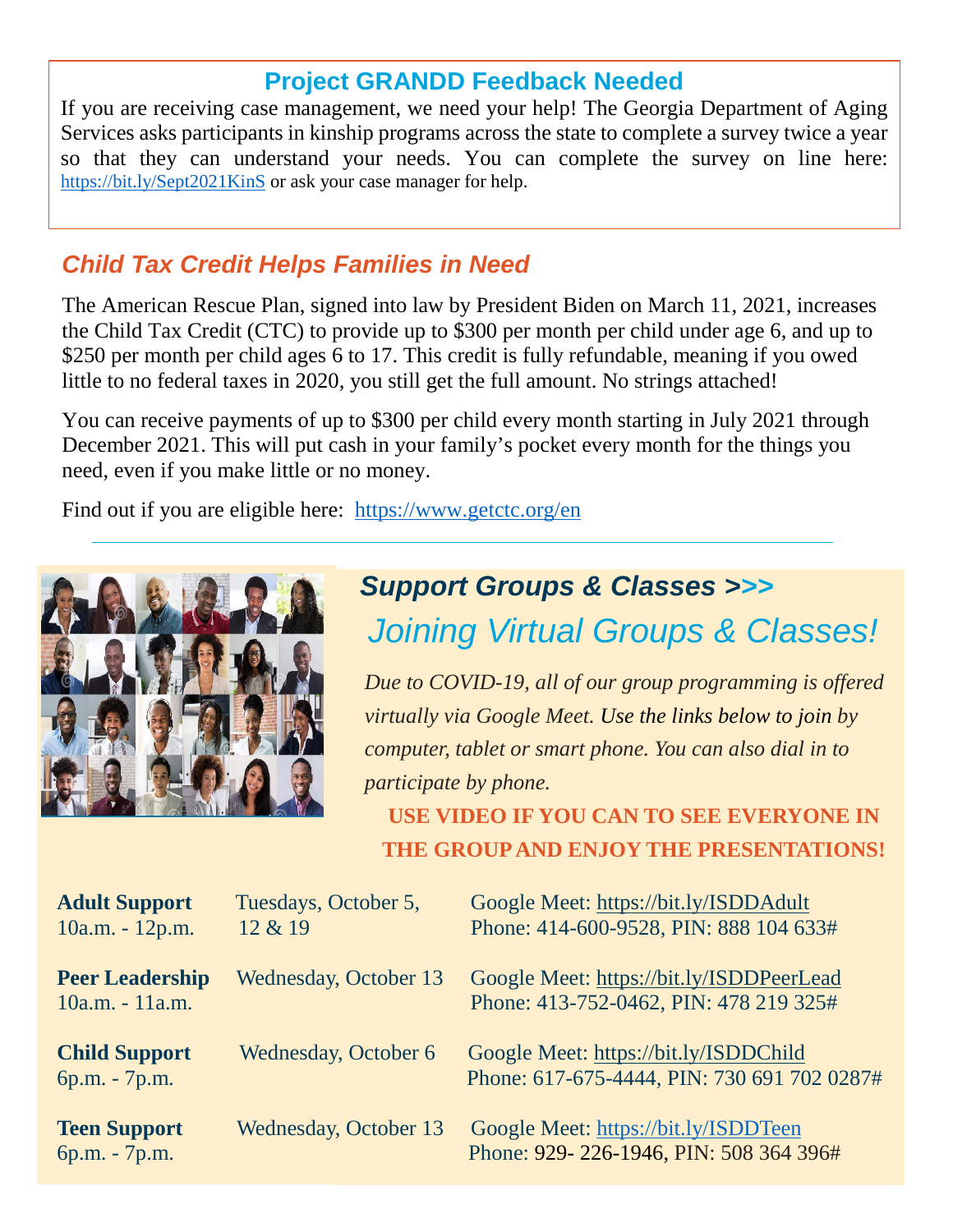## *Member Corner: Portia Ransom*

*Each month we select a Project GRANDD caregiver to highlight so we can get to know each other.* 





#### **Age:** 59

**Currently Raising:** Reggie Bowens

**Favorite Activity with the children:** We like to read and exercise together. We also enjoy going to the movies.

**Favorite quote:** "God is good all the time, and all the time God is good!"

**Favorite TV show or hobby:** Good times

#### **Member of Project GRANDD since:** 2018

**Advice:** Keep being strong and helping your children because they are our future.

**Why she was chosen:** Ms. Ransom is an awesome caregiver. She is always open and honest when there is a need. She stays on top of her monthly case management sessions by contacting her case manager weekly to check-in.

### *ask the experts >>> Should I Get Vaccinated?*





### *Funded in Part By:*





**F NETWORK**<br>Promoting Safe & Stable Families



**United Way of Greater Atlanta** 





The Brookdale Foundation Group